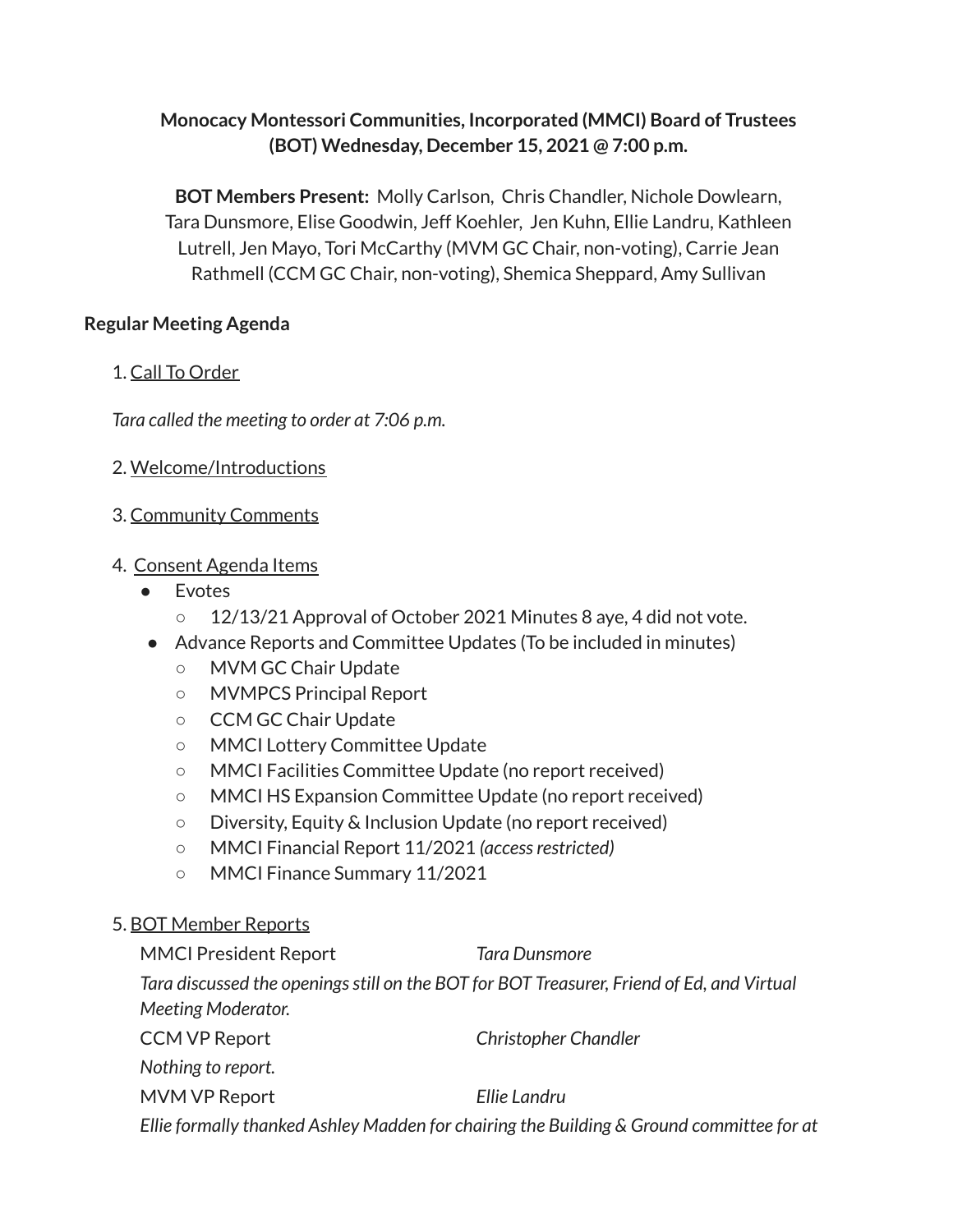*least 2 years on her own asshe ends her term. Ellie will be chairing the committee in the interim. Smoke alarms were going off falsely and service contractors will be looking into this system tomorrow. In anticipation of next year MVM is beginning the process of reaching out to Mr. Morelli and seeing what options are for next fall which will also provide an update about what is going on with the status of the property.*

# BOT Treasurer Report *Jeff Koehler*

*Advance reportsent, included at the end of the minutes. Tara asked for clarification about if we had full PPA on September 30. Amy O'Connor clarified that we were full and received full PPA.*

# 5. Updates

# CCM Principal update *Marilyn Horan*

*The Math/Science Middle School teacher hasresigned. Lindsay Welch will be taking over and has a Phd in science and hastaught at the University levelso they will be in good hands. CCM recently held concerts. The annual report planning isstarting and CCM islooking forward to going before the board. Brad Young visited CCM. He is very supportive of Charter Schools and Montessori. Classrooms are having winter retreats and olderstudents are planning. They will be recording songsto share instead of bringing familiesinto the school. There have been many field trips. CCM is a Covid outbreak school as of today however 4/6 are from the same family. So it is an outbreak but it has been a limited outbreak. CCM isfollowing all of the procedures that are needed. FCPS has decided thatstaff does not need to do contact tracing afterschool hours and parents have been gracious with this.*

# MVM Principal update *Amy Dorman*

*Advance reportsubmitted, included at the end of the minutes. In addition, MVM had an online parent training session last night. MVM has hired a custodian who willstart in January. MVM isinterviewing for both the User Support Specialist and 2 SEIA positions. Ms. Shannon and the drama department held a successfulschool play*

Facilities update *Molly Carlson/Ellie Landru*

*● CCM Update*

*CCM is constantly scanning properties and if any previous propertiesthat became unavailable become available again, they would reconsider. CCM is also looking into purchasing their current building. It isslightly larger than their current requirements and CCM is drafting an LOI and what they would like modified. The zoning would need to be changed. The CCM GC is very interested in understanding nextstepsif an offer would be accepted.*

*● MVM Update*

*Ellie is working on building the Facilitiesteam at the MVM level. MVMhas been working on targeting a specific facility but it islooking lesslikely because of*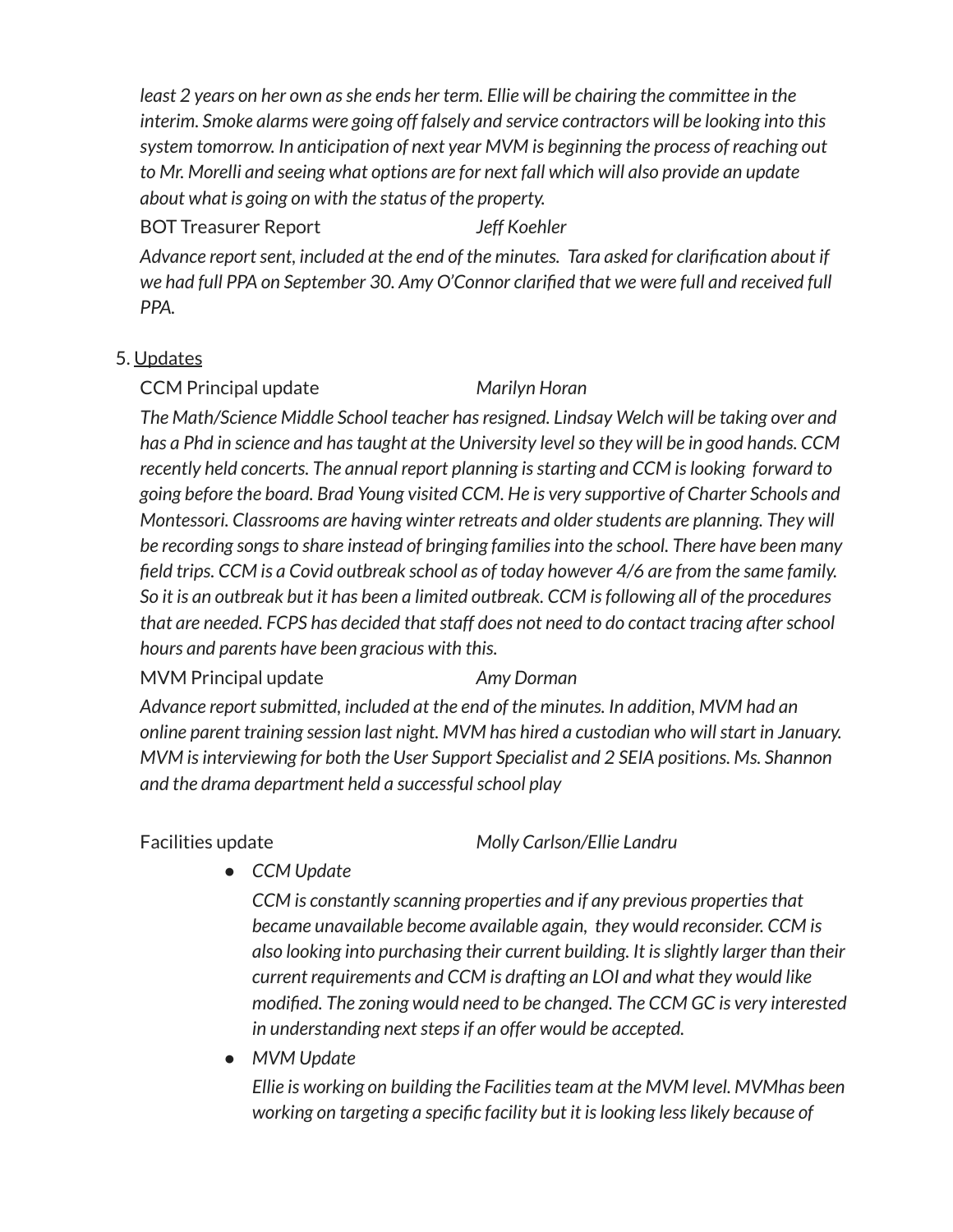*recent developments. MVM is also working on the financing piece so that when MVM is working on building relationshipsthere is a polished portfolio. Once the template isset up MVM is happy to share with CCM. Tara suggested that the financial portfolio possibly be moved to under MMCIsince MMCI is ultimately responsible for financials.*

# Committee Updates

*Advance reportssubmitted for Lottery, included at the end of minutes.*

*MVMPCS High School - The datesfor the BOE approval have been pushed back a couple of times. MVM is currently looking at the first meeting in January. Dr. Markoe has been attending all meetings and fully briefed and will be prepared to lead the vote and vote in January. MVMPCS High School will present at the first meeting in January on 1/12 and vote at the second on 1/26. The delayed timeline will not impact the grant. After much discussion the MVMPCS GC decided to delay the opening of the high school due to facilities which puts the project in jeopardy and we also received feedback that the BOE would be very in support of the program if we delay opening to work on the program and figure out facility.*

# 6. Old Business: Action Items/Follow-up

- **● Action Item:** Annual Fundraising Calendars and plans (Carrie Jean Rathmell/Tori McCarthy) Neither school had anything to update.
- **Followup:** MMCI Staffing Discussion Tara asked about how to collaborate and start a document of responsibilities that would be delegated to a staff member. Either things that are BOT member responsibilities or things that we see that are not being done. Carrie Jean will send the previous description. Tara for those with information to send to Jeff and be prepared to discuss in January.

# 7. New Business: Discussion and votes

*●* **Discussion/Vote:** Approve additional \$5000 for McCurdy, Dean & Graditor Attorneys for continued negotiations and zoning work on behalf of both schools (Tara Dunsmore)

*CCM has been working with McCurdy, Dean, & Graditor attorneys on zoning issues. MVM has been working with them on possible properties and future projects and zoning. We would like to increase the original amount to cover additional legal expenses. Tara motioned to approve an additional \$5000 for McCurdy, Dean & Graditor Attorneys for continued negotiations and zoning work on behalf of both schools. Ellie seconded the motion. The BOT discussed what budget item the money would come from, the reporting of lawyer expenses, Tara shared that the funds would come from MMCI which*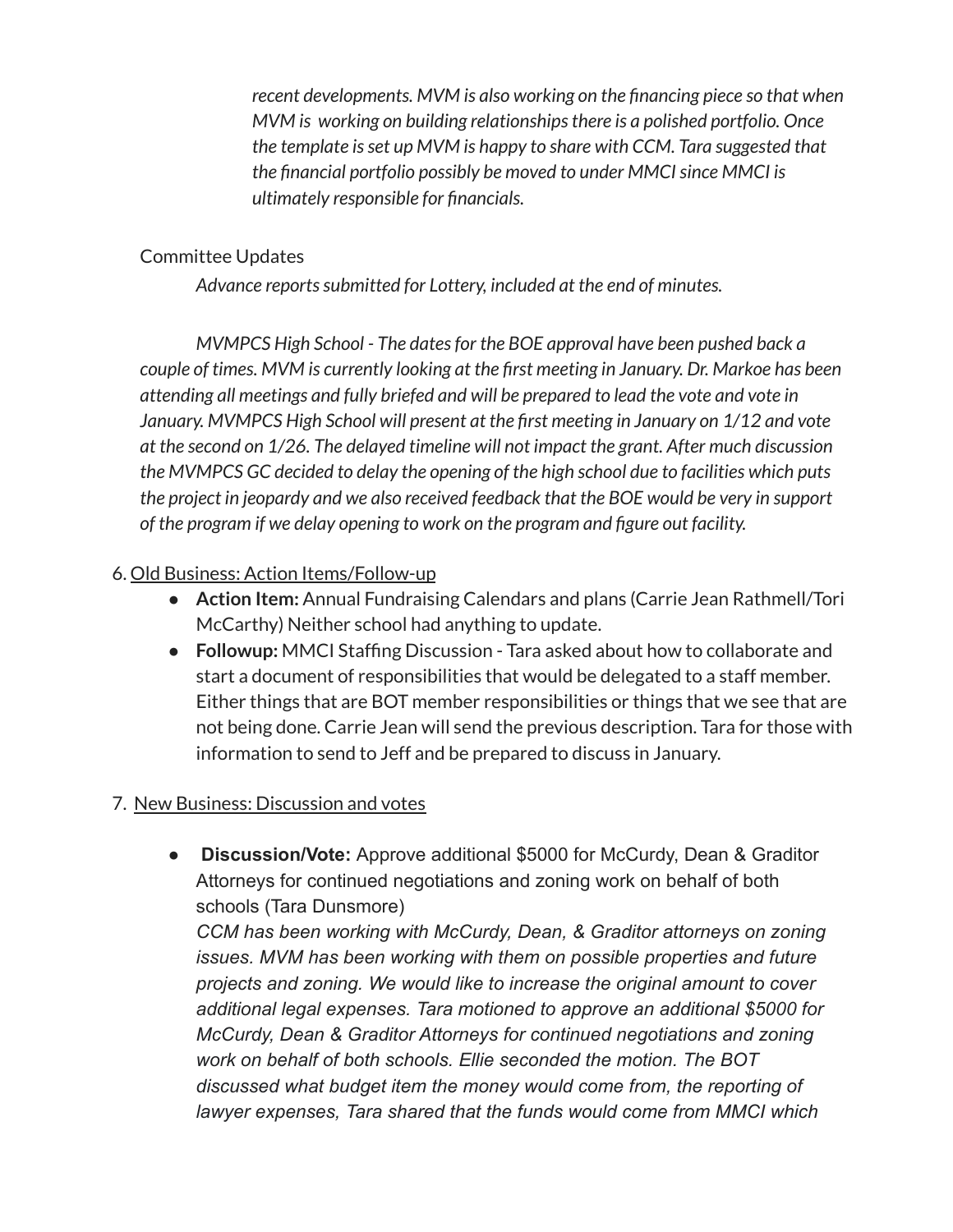*was budgeted for this year because of knowing that MMCI would need this assistance. Chris Chandler asked if the BOT would receive reports on how this would be spent. Tara shared that the Facilities Committee will be working on a better way of reporting information.*

*11 voted in favor, 1 did not vote.*

**Discussion/Vote**: Approve up to \$1500 for attorney (John Garza) to begin negotiations with the MVM landlord for the lease renewal. (Ellie Landru) *MVMPCS has worked with John Garza in the past with negotiations with Mr. Morelli. He will first get a status update and assuming that MVM is able to use the option to renew for one additional year it should be a simple renewal. \$1500 should be more than enough. Tara motioned to approve up to \$1500 for attorney John Garza to begin negotiations with the MVM landlord for the lease renewal. Seconded by Ellie. Ellie would be the point of contact. All in favor.*

*(Chris Chandler left the meeting.)*

**Closed Session: (15 minutes)** Maryland Open Meetings Act reasons for closing the meeting: to consider the acquisition of real property for a public purpose and matters directly related thereto.

Tara motioned to close the meeting for purpose of considering the acquisition of real property for a public purpose and matters directly related thereto. Ellie seconded. 10 in favor, 2 did not vote.

Start: 8:20 p.m. - 9:09 p.m.

- **Discussion:** Review Project Management and Financial Services quotes for facilities acquisitions (Molly Carlson/Ellie Landru) *Building Hope, Charter School Capital, JLL, and Legacy Impacts Capital are being reviewed and have been contacted with questions. At the Facility Committee level the team is analyzing answers and financial details. There will be a workshop in January and both GCs and BOT will be invited to look at all of the data.*
- **Discussion/Vote:** [Amended MVM charter expansion request](https://docs.google.com/document/u/0/d/1Ri90gERv9SRF6i7yDDwW7g5ZYWcN4fSV1gqG4hJItto/edit) with updated [timeline](https://docs.google.com/document/u/0/d/1Ri90gERv9SRF6i7yDDwW7g5ZYWcN4fSV1gqG4hJItto/edit) (Tara Dunsmore) *MVMPCS GC has voted to delay the start of the MVMPCS high school to Fall 2023. They have also voted to change the requirement of Montessori certification to a preference of Montessori certification. If a teacher would not*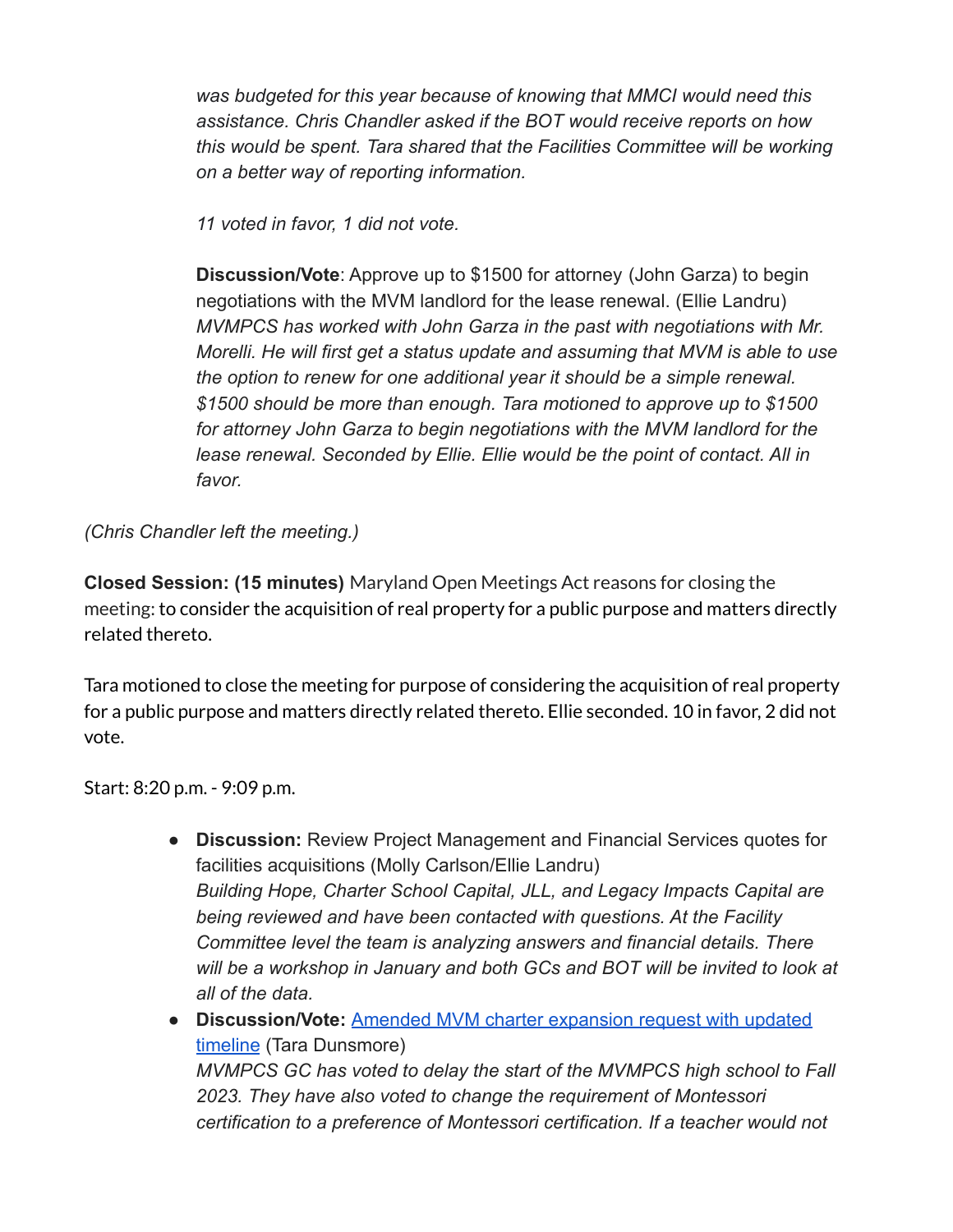*have this certification it will be included in the budget to provide this training. Tara made a motion to approve the revised proposed Charter Amendment Language for the MVMPCS High School Expansion. Jeff seconded the motion. 11 in favor*

- **● Discussion/Vote:** Updated Lottery policy (Tara Dunsmore)
	- [Summary](https://docs.google.com/document/d/1bZZ9ir3LSsmPEn1tg2qTM6j-SMMYvaE9FvkP-2GJGxk/edit?usp=sharing) of Changes
	- Full lottery policy with [proposed](https://docs.google.com/document/d/19RbWmfO87OxtErTXg6PXyHcvsiiuxvNdPHd7j0GFTgA/edit?usp=sharing) changes

*Marilyn recommended that this be moved until after the Lottery Committee has had a chance to review. Tara agreed and Jen will add to the agenda for January.*

- **Discussion**: Grants/Grant Writer options (Tara Dunsmore) *Tori and Ellie met with Brooke DeSantis who had ideas on hiring a Grant Writer. Brooke discussed strategies that have been successful with her foundation and may be helpful to MMCI.*
- **Discussion/Vote:** *Change the January BOT meeting due to BOE conflict. Tara suggested January 19th and the vote will be moved to evote due to technical difficulty.*

Tara motioned to adjourn the meeting. Jeff seconded. 8 aye.

Meeting adjourned at 9:42 p.m.

# Announcements:

1. Upcoming MMCI Business Meetings (usually held at 7PM the FINAL Wednesday of each month): *meetings will be virtual until further notice*

- January 26, 2022 (to be changed due to BOE meeting)
- February 23, 2022
- March 30, 2022

2. Minutes and Agendas may be found online at *http://mmcimd.org/calendar/*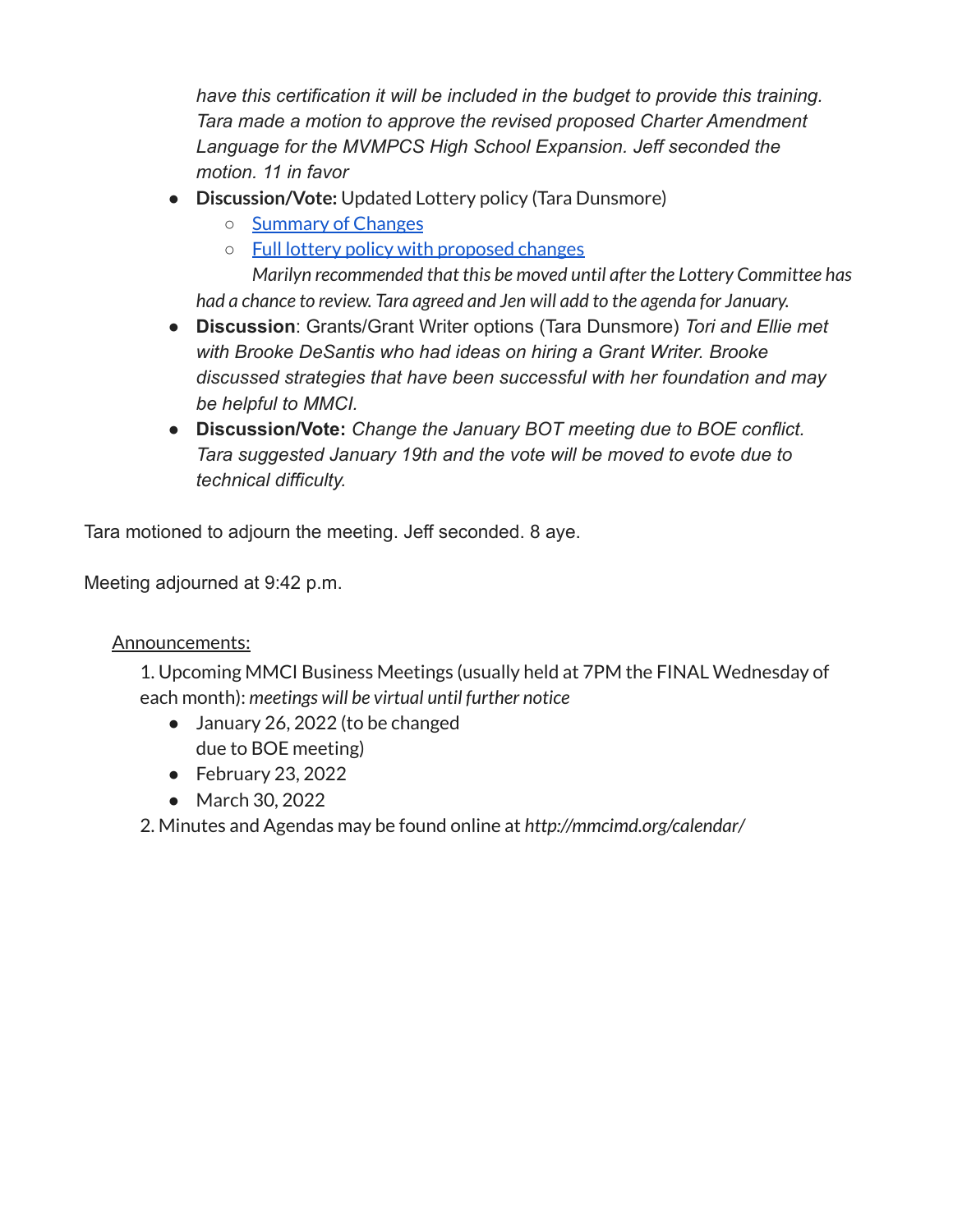# **Advance Reports and Committee Updates:**

- MVM GC Chair Update
- MVMPCS Principal Report
- CCM GC Chair Update
- MMCI Lottery Committee Update
- MMCI Finance Summary 11/2021

## **MVM GC Chair Update**

*Submitted by Tori McCarthy 12/14/21*

**Policy:** The GC continues to review our SY22 Parent Handbook at our monthly meetings to revise and rework any areas of the document that need further clarification as the school year continues. The last monthly review of the SY22 Parent Handbook will be on the January 2022 agenda. Moving forward from there, requests for review and changes will need to be made as an agenda request. Discussions about SY23, including the parent handbook, are slated to begin at the May GC meeting.

● **Communications:** MVM is currently using the Find Out First notification system and the school's website and social media pages to relay information to the community. Last week we had a meeting with *ClassroomParent*, a parent engagement platform, to discuss what the program had to offer and how it could increase communication and volunteer organization at MVMPCS. This information and demonstration video is being shared with the MVMPCS GC for evaluation and discussion at our January meeting.

● **Committees:** The committees at MVM continue to undergo a building year. With volunteerism slow to gain traction on some of our committees, some others continue to benefit from some of MVM's long-term parent leaders. MVM had a successful Giving Tuesday campaign this year and is poised to launch our annual spirit wear campaign thanks to the leadership of Jen Shemer and Meggan Sombat. Additionally, Jen Shemer has also successfully invigorated our Building and Grounds committee and several weeding and beautification projects have been completed on our campus.

It's also important to note that Ashley Szatmary, our Future Facilities staff co-chair, has stepped back from her role on that committee. Ms. Ashley has run this committee without a parent co-chair for over a year and a half and has been an active representative for the MVMPCS at both the GC and BOT levels. We thank Ms.Ashley for shepherding that committee during this time of change and will miss her leadership and institutional knowledge on this committee.

● **Volunteerism:** Parent volunteer numbers continue to slowly rise as the community adjusts to being back in the building. Our committee coordinators continue to share information regarding the FCPS volunteer training module across our social media platforms. The recent BOE vote to centralize the FCPS volunteer bank was confusing to the community, Ms. Dorman was able to reach out to FCPS for some additional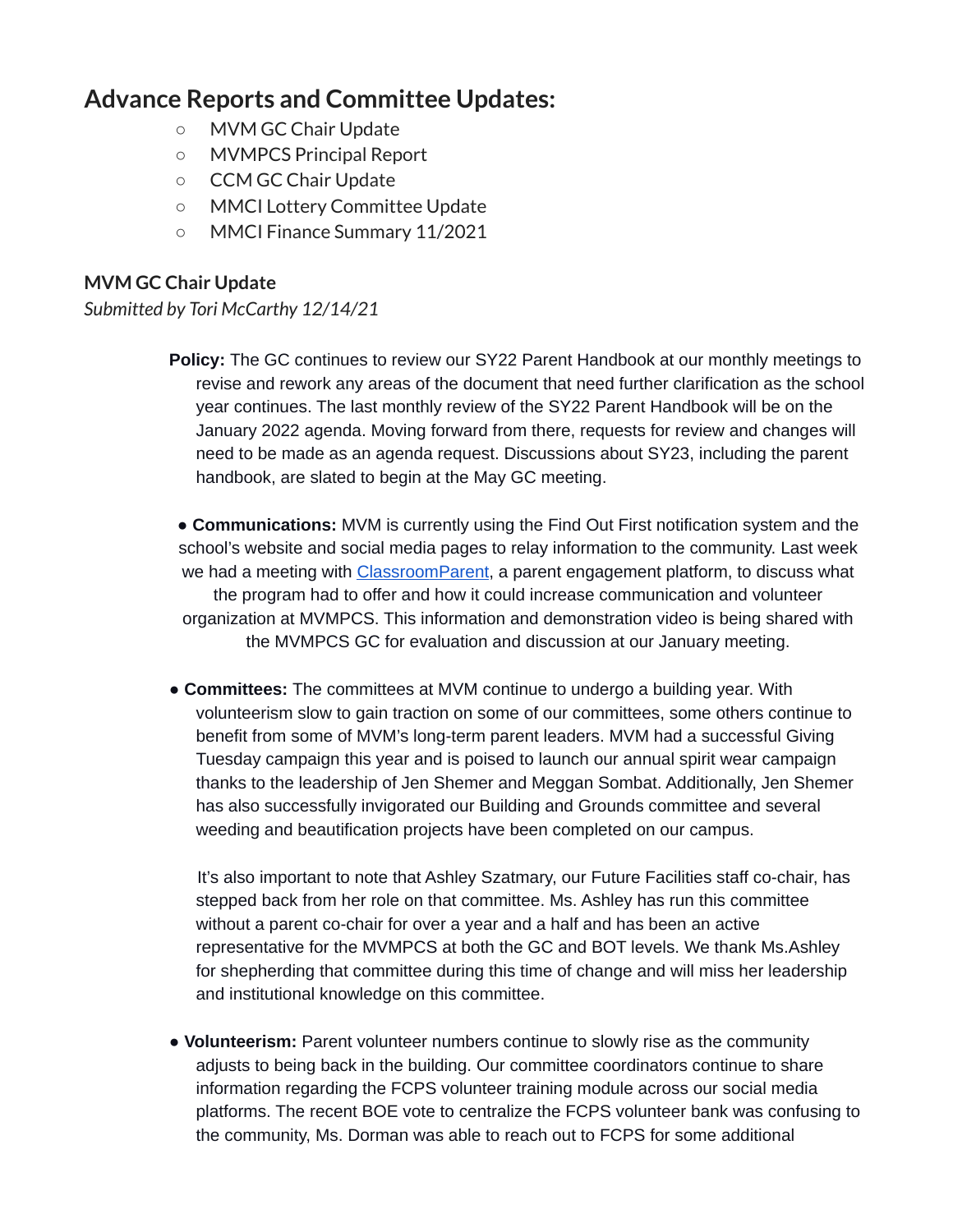clarification as to whether this change affected our volunteering recruitment and protocols, it does not.

● **Volunteerism:** MVM is still actively seeking multiple committee chairs and co-chairs for several additional committees. The GC continues to work on taking a more active role in

## *December 2021 MVMPCS GC Chair Report Continued*

Page 1

supporting the existing committees as they work to identify and incorporate new volunteers and plan for this year's activities.

● **Elections:** The MVMPCS is excited to share that Cita King will continue with us in the role of Friend of Education through December 2023 and Rachel Schooley (currently MVMs Budget Chair) and Brooke DeSantis will also be joining the MVMPCS GC as Parent Representatives in January for two-year terms. The GC will be scheduling work sessions to review and update the MVMPCS CG SOP and Parent Representative Division of Duties documents in January.

● **GC Member Thank You:** The GC is also saying goodbye to two Parent Representatives at the end of this month. Jen Shemer and Kevin Lynn have both brought their perspectives and energy to the MVMPCS GC over the past two years and I truly appreciate both of their advocacy for parents during the ongoing COVID-19 pandemic. I know they will both continue to be fixtures of support in the parking lot and on MVM's social media pages and Jen has already offered to move into the committee chair on our Volunteer Committee as we continue to engage our families this year. Thank you Jen and Kevin.

### **Votes Completed Since Last Report:**

● **October 28, 2021 (eVote)**, approved the May 2021 MVMPCS governing council meeting minutes.

● **November 1, 2021**, approved the payment of \$1857.41 for invoice number 159198 and \$467.50 invoice number 15199 to Warner funds to come from account 72055 Class 11 contracted maintenance and repairs.

● **November 1, 2021**, approved the payment of SERVPRO invoice number 4322 for \$2,764.26 funds to come from account 72055 Class 11 contracted maintenance and repairs.

● **December 6, 2021**, approved the June 2021 MVMPCS governing council meeting minutes.

● **December 6, 2021**, approved the November MVMPCS governing council meeting minutes.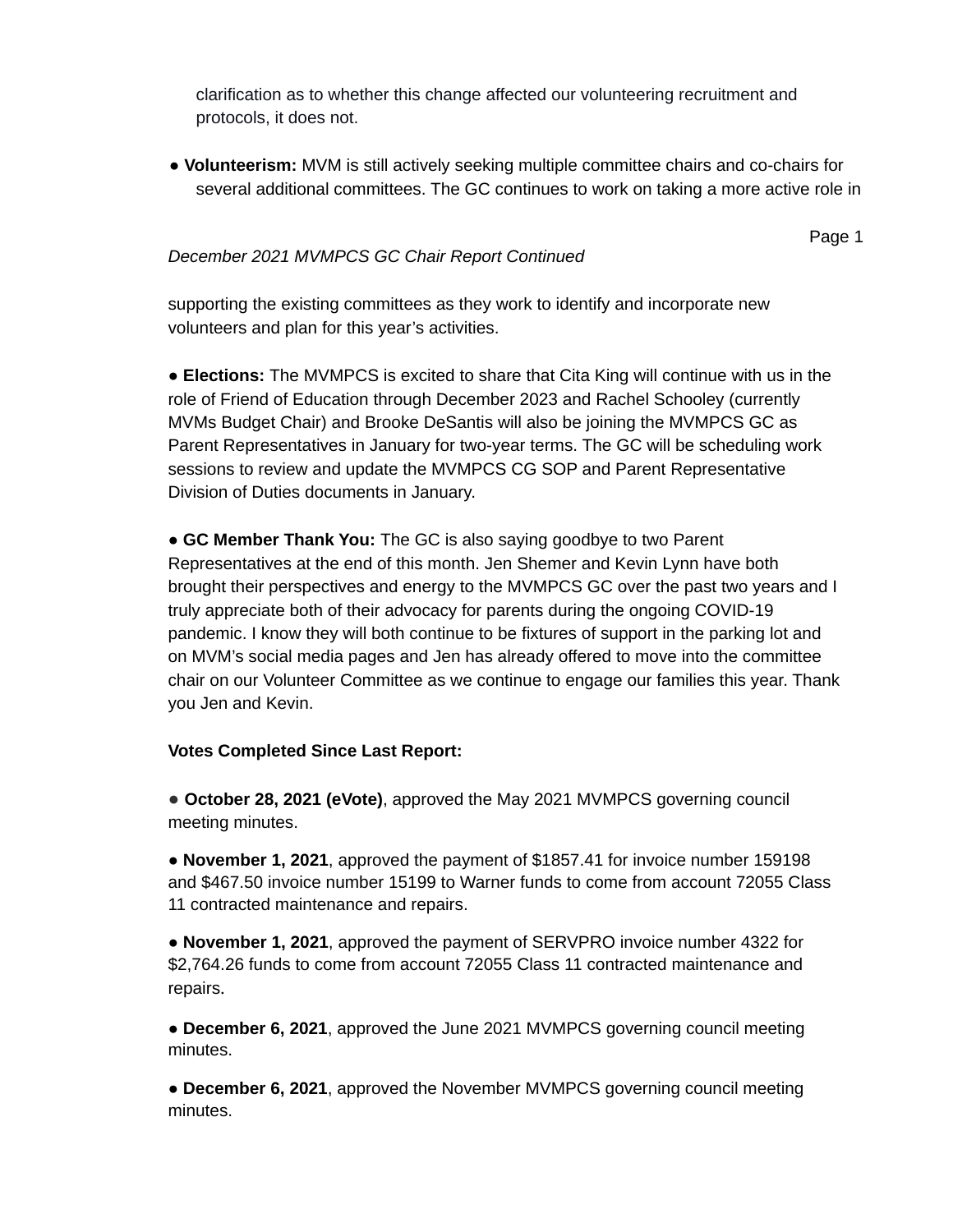- **December 6, 2021**, approved the MVMPCS lottery procedure (background here).
- **December 6, 2021**, approved changing the start date for the MVMPCS High School from fall 2022 to fall 2023.
- **December 11, 2021 (eVote)**, approve the Classic Spiritwear event proposal.

## **Upcoming Meetings and Work Sessions:**

- January 3, @ 6:30 pm, Monthly GC Voting Meeting to be held virtually
- January, TBD, Parent Representative Planning Meeting
- January, TBD, GC SOP Work Session

## **MVMPCS Principal Report**

## *Submitted by Amy Dorman on 12/15/21*

- 1. Staff participated in an equity professional development. We explored the topic of privilege by doing a Gallery Walk of cartoon graphics by Toby Morris called [On](https://www.upworthy.com/a-short-comic-gives-the-simplest-most-perfect-explanation-of-privilege-ive-ever-seen) A [Plate](https://www.upworthy.com/a-short-comic-gives-the-simplest-most-perfect-explanation-of-privilege-ive-ever-seen) and then engaging in a roundtable discussion. It was a rich and thoughtful conversation.
- 2. DIBELS assessment window is open and helps us measure growth in reading. In January the mid-year administration of NWEA MAP (measure of academic progress) will occur. This assessment provides growth data for monitoring student progress in reading, language, and mathematics. During a recent staff meeting several teachers talked about students having breakthrough moments in the classroom. This is wonderful news!
- 3. We are hosting a Parent Education evening on December 14 to share what a "normalized" classroom looks like, present some of the trends we have been seeing in school, and answer questions parents may have. Our school counselor, school psychologist, pupil personnel worker, Montessori teacher specialist, and myself will host this evening. A classroom observation tool will be shared and parents will be invited to observe in their child's class beginning in January (second semester). The event will also be live- streamed.
- 4. Staffing Update:
	- a. Jennifer Shaool returned last week to her upper elementary class; Danielle Williams returned to her IA position in lower elementary. They are both pleased to be getting back to their students!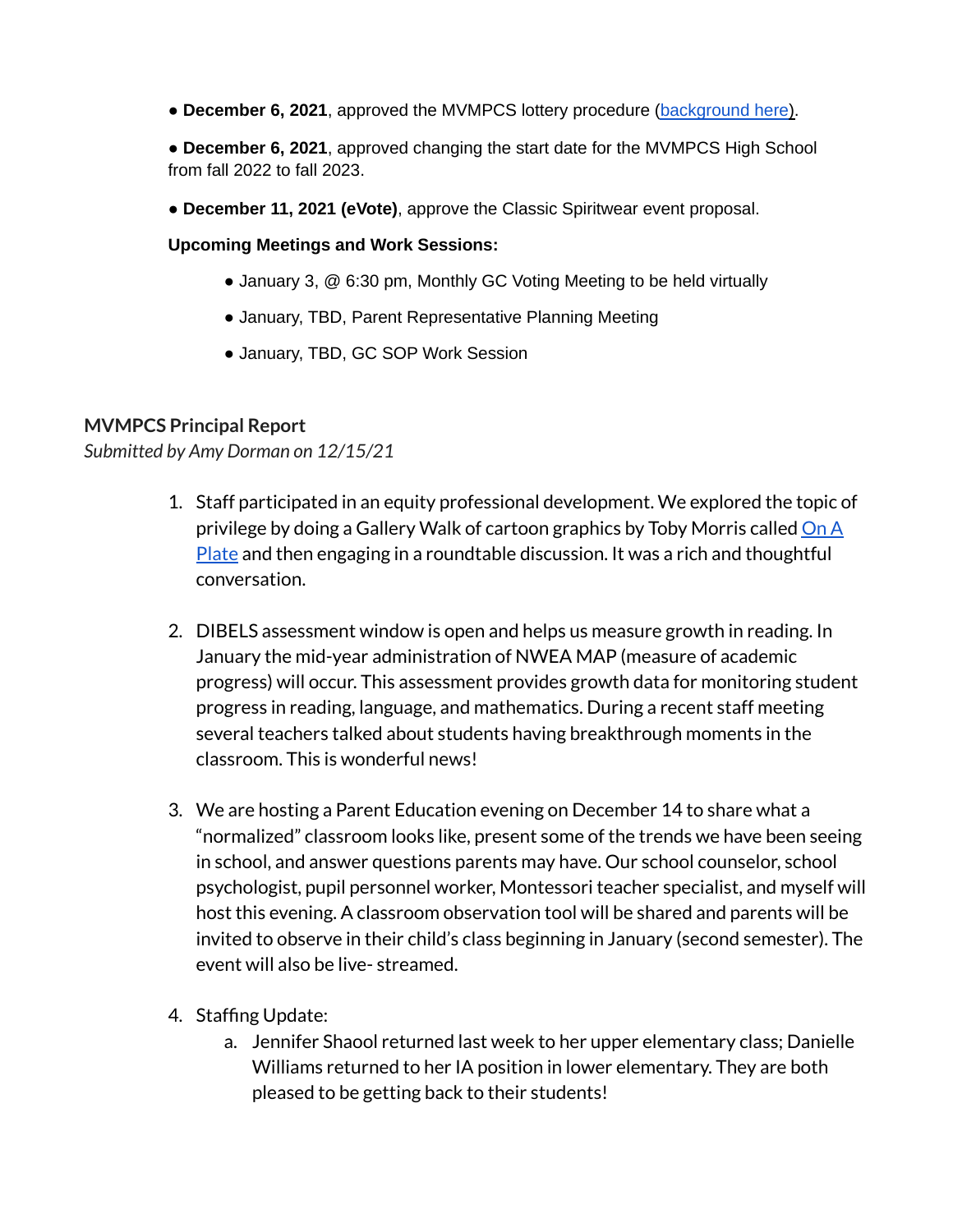- b. Sandy Bostick has moved from her position as the special education program coordinator to instructional assistant in middle school. Middle School is thrilled to have her; special education misses her already!
- c. We now need 2 SEIAs; one position (program coordinator) will be benefitted and one will not.
- d. We interviewed again this week for custodian. We have been using a local contractor in the interim.
- e. USS position has been offered to 2 candidates; they both declined.
- 5. Eight staff members will attend the AMS conference in person this year, with at least one teacher from each level going, and one will attend virtually. Montessorians typically find the conference to be a rejuvenating experience. Staff members will share findings and/or resources from at least one of the workshops they attend when they return.
- 6. Monday, December 6 marked the mid-term for the second quarter. Interim reports will be issued on December 14. Now would be a good time to encourage any students who may be behind in their work to check in with their teachers and see what they can do to catch up.
- 7. A second staff member has signed up to take the Institute for Multi-Sensory Education (IMSE) Orton-Gillingham training. A third staff member has expressed interest in taking the training over the summer. This will fulfill the three training allocations designated for this school year from the ESSER grant funds.
- 8. Spoke with Jen Kuhn today about the Open House schedule. Between now and the lottery draw, interested families will receive a link to a virtual Open House and a Google Meet Question and Answer Session will be offered probably in January and/or February. Once the lottery has run, selected families and families with low waitlist numbers will be invited to participate in small group in-person Open Houses, pending what is happening with COVID at that time.

# **CCM GC Chair Update**

*Submitted by Carrie Jean Rathmell on 12/12/21*

GC Contact information:

Here is a link to the [Contact](https://docs.google.com/document/d/1X4U97qPtK01kKWPQPWoUu1qk1aqTEwPrPfuwIIBozrg/edit) list for the CCM GC (also available on the school [governance](https://carrollcreekmontessori.org/school-info/governance/) page of the CCM [website](https://carrollcreekmontessori.org/school-info/governance/)). This will be updated soon with contact information for newly elected members. Point of contact is Carrie Jean Rathmell.

New GC members have been assigned email addresses listed below.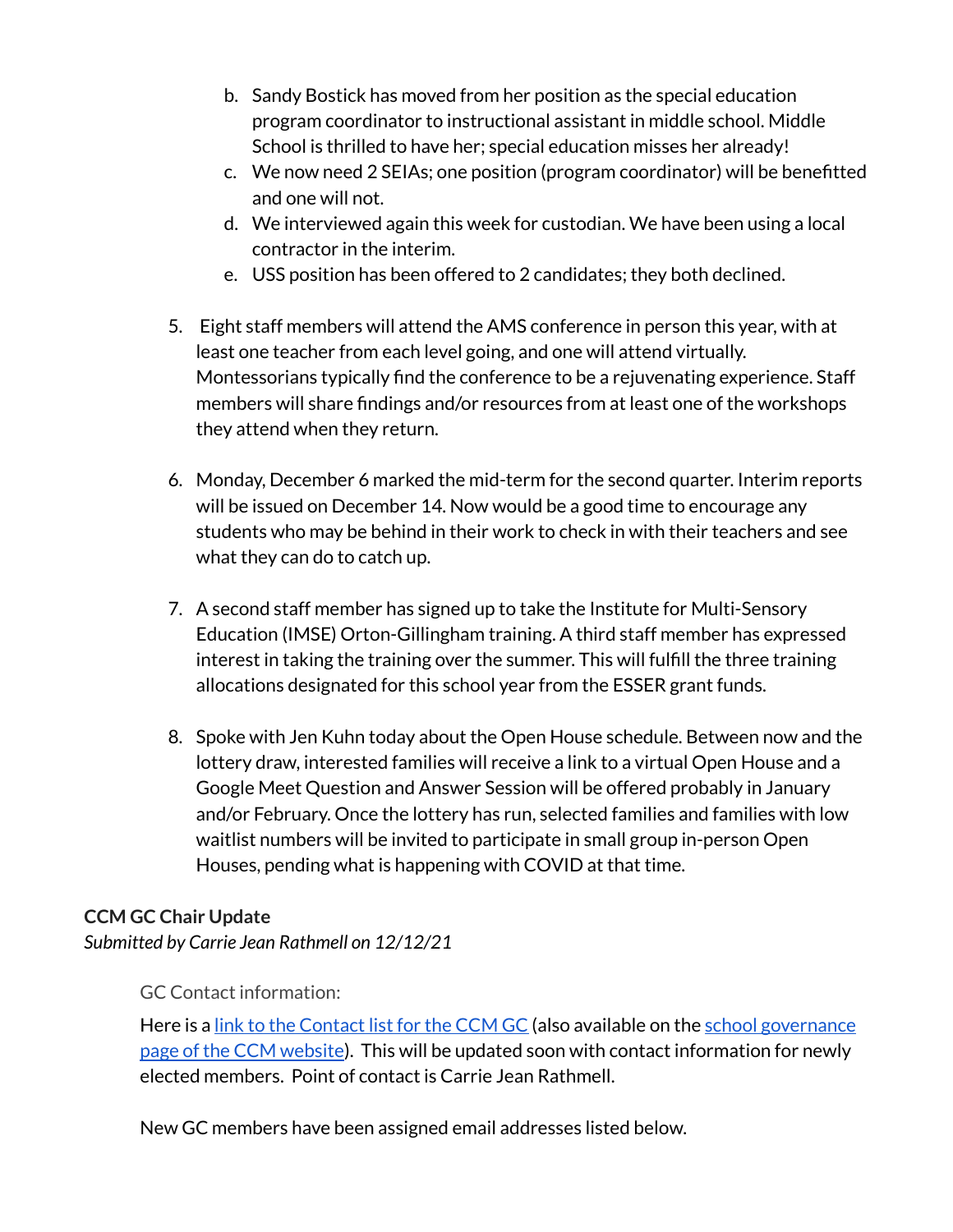Josh Rathmell - jrathmell@carrollcreekmontessori.org Lynn Dutrow - ldutrow@carrollcreekmontessori.org Nicole Pierre - npierre@carrollcreekmontessori.org Nikki Burgee - [jnburgee@carrollcreekmontessori.org](mailto:jnburgee@carrollcreekmontessori.org)

Tentative 2022 committee assignments for parent reps for the CCM GC (to be finalized at the January 12 meeting)

- Building & Maintenance: Travis Creamer continues
- Involvement & Communications: Nikki Pierre
- Finance: Josh Rathmell continues
- Fundraising: Lynn Dutrow
- Staffing: Rene Shuler continues
- GC Chair: Nikki Burgee

## Annual Report Team for CCM

Invitations were extended to current and new CCM members of the GC and BOT as well as past CCM members of the GC and BOT to join the annual report team for this year. Point of contact is Carrie Jean Rathmell.

This group is meeting at 6 pm prior to the BOT meeting. Members so far include:

- principal Marilyn Horan,
- current GC chair Carrie Jean Rathmell,
- incoming GC chair Nikki Burgee,
- Incoming BOT Parent Trustee, staff member in 2020-2021 Michael Beth Edwards
- Founding Family Julie Clark
- Former GC Chair and MMCI President Amy Duvall

## Assessment Status

Beginning Winter 2022, Scantron Performance Series and IReady will be used for local level assessments. These are the same assessments utilized by FCPS. This is because of issues encountered with using NWEA MAP for multiple schools within the district but not the whole district. No local level assessments were administered at CCM Fall 2021 while the NWEA MAPS vs Scantron and IReady issue was being resolved. Point of contact is Marilyn Horan.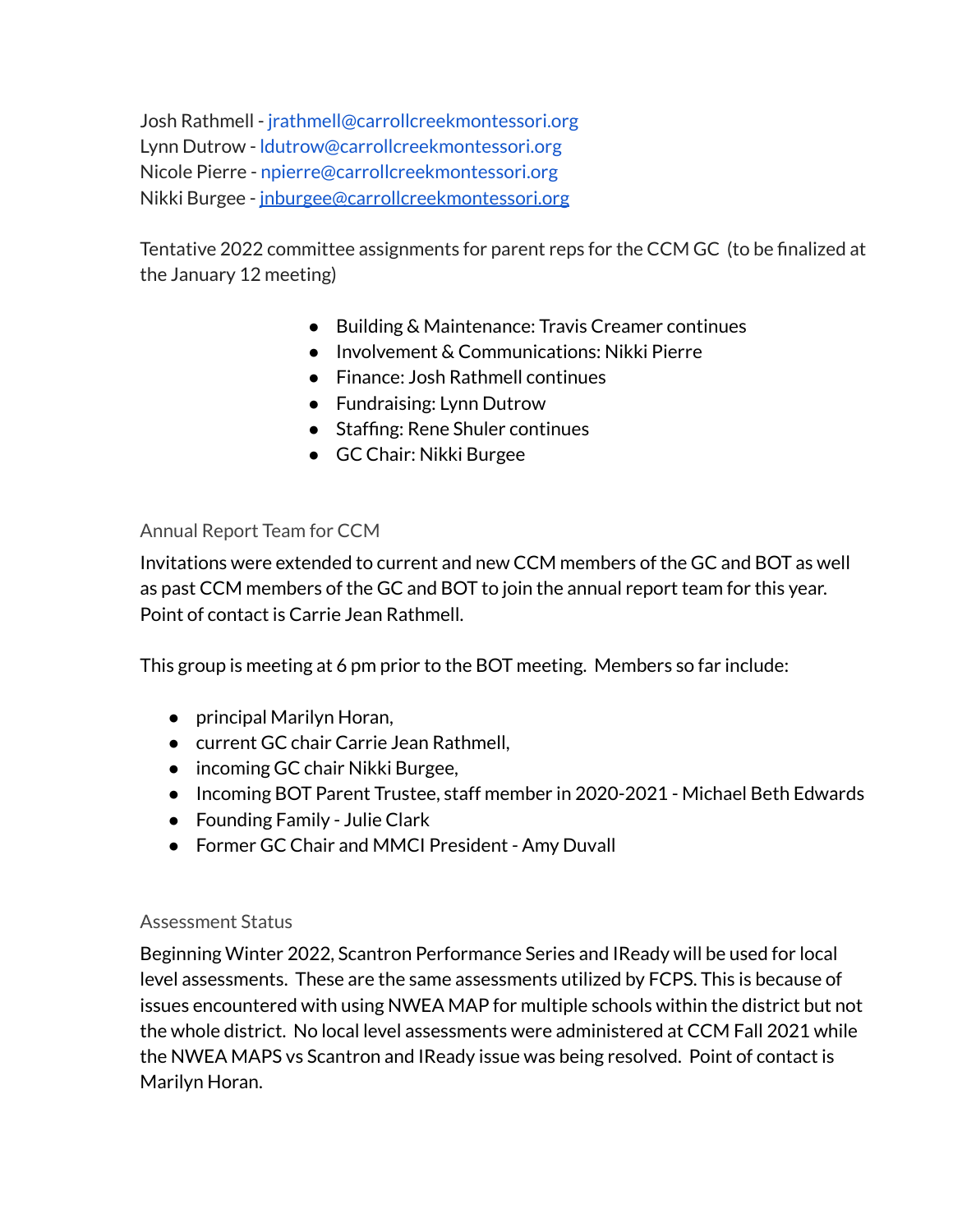# Spanish Program Data

At the December 1 GC meeting, Marisa Maldonado shared a presentation of Spanish data from the Avant Stamp assessment administered this fall. This presentation was very helpful in placing the Spanish learning of CCM students in context with Spanish language instruction that typically occurs in high school Spanish I-IV coursework. Look forward to sharing this information with you as part of the annual report or you can review it now by reviewing the GC meeting recording.

# Facilities Decision making

CCM continues to discern the next steps for facilities.

The current lease at Corporate Ct expires at the end of this school year (June 30, 2022). In the current lease CCM has one more chance to exercise the option to extend for one-year for the 2022-2023 school year (July 1, 2022-June 30, 2023). If doing so, the landlord needs to be notified in writing be the end of February which means GC and BOT votes need to happen in January/February.

CCM Facilities led by Molly Carlson is actively gathering information for the GC to consider moving forward with a purchase LOI. Point of contact is Molly Carlson.

# 2022 CCM GC Meeting Dates

The January meeting will be held on Wednesday, January 12, 2022 beginning at 7:00 pm, virtually through Google Meet.

The new GC members will be discussing days and times of meetings for 2022 and the calendar will be shared once a decision is reached in January. Point of contact is Rene Shuler.

# Lead Testing of Water

Testings has been completed. Documentation has been submitted. Confirmation has been received through email that this task is completed. Big thanks to Travis [Creamer](mailto:travis.creamer@carrollcreekmontessori.org) for taking the lead on this task for CCM this cycle.

# Temporary Zoning Exception at Corporate Ct

Lisa [Graditor](mailto:lgraditor@mdglawfirm.com) has been brought in on this task for CCM. She contacted the zoning board and received information that our current exception is good through February 2022. She has been put in contact with Sherry [McCoy-Quinones](mailto:squinones@carrollcreekmontessori.org) CCM volunteer point of contact for zoning exception.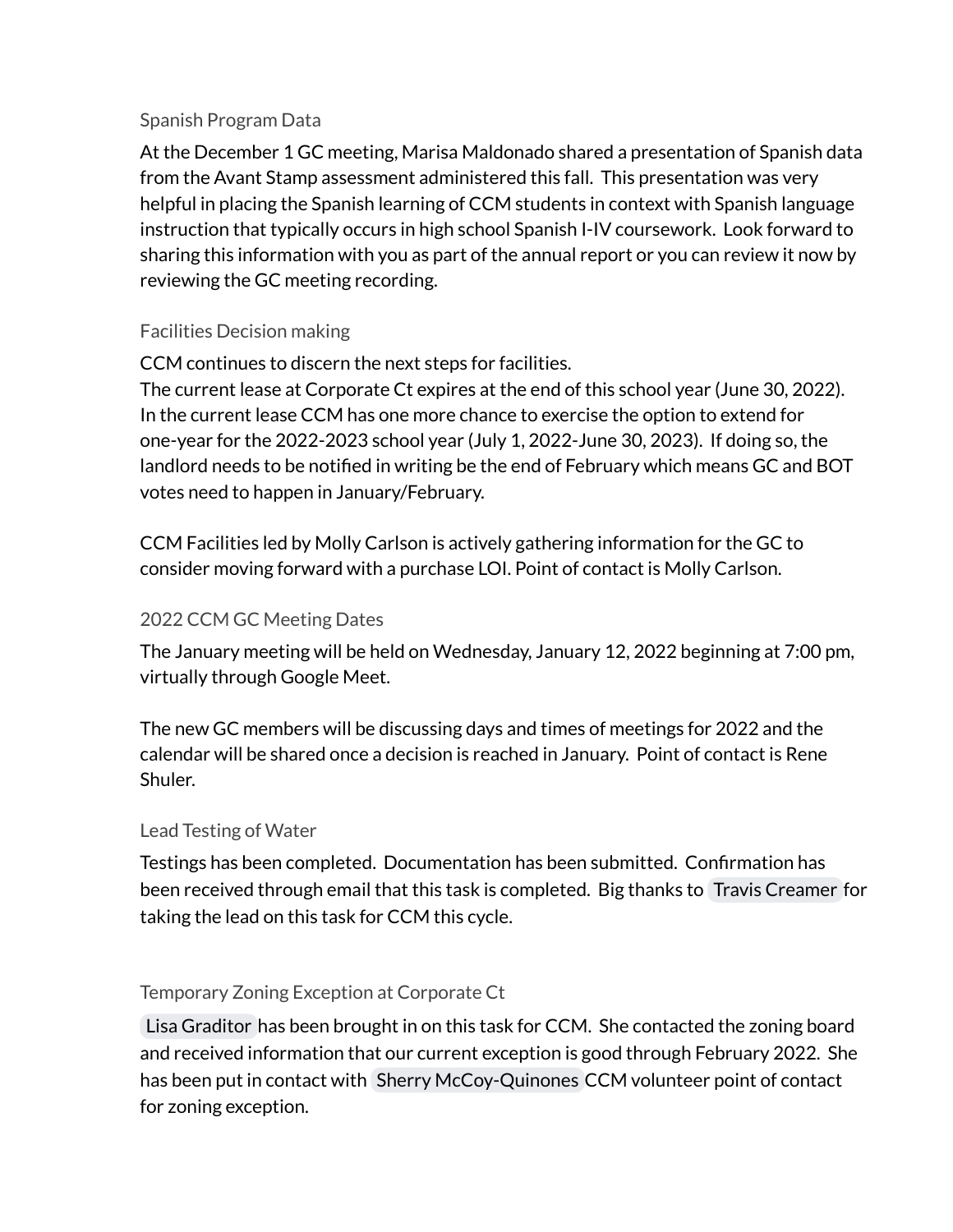# Annual Campaign

The annual campaign for CCM has been posted and shared with the community in ParentSquare with a link that can also be shared outside of the CCM ParentSquare. \$30,000 goal. So far \$6,395 has been pledged. Point of Contact is Sherry McCoy Quinones.

# Staffing Update

The CCM Middle School math and science teacher resigned. They are staying through winter break with their last day scheduled for December 22, 2021. Point of contact is Marilyn Horan.

Staffing vacancies at CCM:

- Middle School Teacher math & science
- Math Intervention Teacher
- Montessori Teacher Specialist

Elementary & Middle School Performance Ensemble (Chorus) Concert were held last week.

Appreciate option for the return of in-person concerts which included safety measures for COVID. Performers as well as audience members were masked. In-person audience members were limited to parents and siblings of performers. VIrtual audience option was provided using Google Meet. Separate elementary and middle school concerts were held on separate nights. No assembly concert was offered for the school at this time. Marilyn Horan is the point of contact for concerts.

## **Carline**

Carline has been a topic of discussion raised through public comment over the last several months. Processes were reviewed and adjusted as needed by staff who reported back to the GC. Adjustments included assigning staff members to additional key "intersection" areas to better monitor and direct traffic in these locations. ParentSquare communications were sent to the community to clarify the process and changes. Marilyn Horan is the point of contact for carline.

Roles and responsibilities of GC Members and Leadership

As we transition to new members, roles and responsibilities are reviewed. Here is the current version of the CCM GC SOP which will be reviewed and revised as needed in January.

CCM GC Standard Operating [Procedures](https://docs.google.com/document/d/1IqDncL_OoAlV17Yxpa8xjA70a_EQjUhHKoe8qkFSv1U/edit?usp=sharing) (SOP) Point of contact Carrie Jean Rathmell.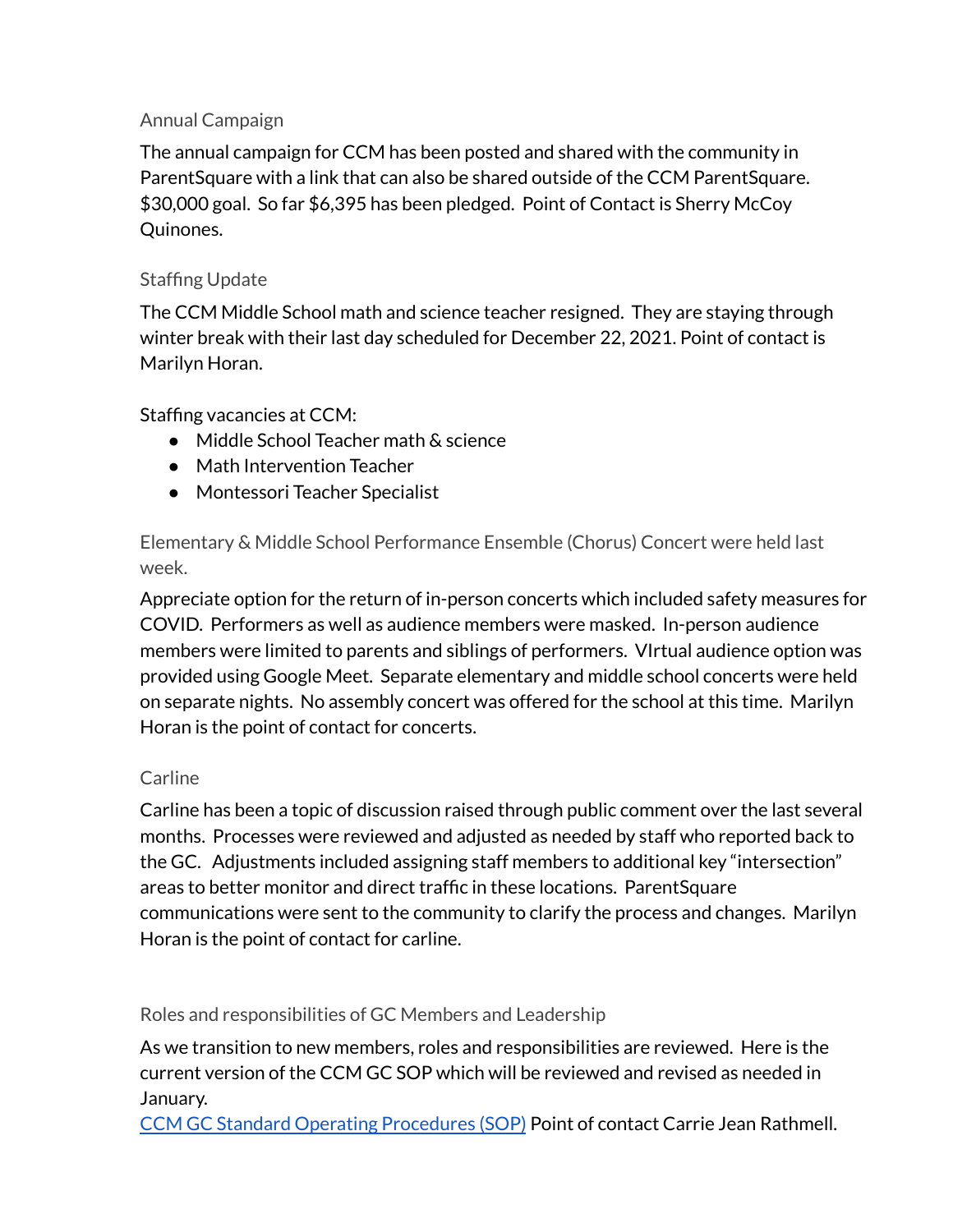## MMCI Lottery [Committee](https://docs.google.com/document/d/164hPBlGAqqKWcfth7jkZKYtcITmFXjKRa7lrYa00Jgs/edit?usp=sharing) Update

*Submitted by Jen Swafford on 12/13/21*

CCM has 318 enrolled

9 offers have been made since 10/24, 3 accepted, 6 declined, 0 pending offers

MVM has 295 enrolled and 3 pending offers (two in 6th, one in 8th)

 $-2$  open slots in 7th, there are no applications for 7th or 8th grade remaining

39 offers have been made since 10/24, 6 accepted, 30 declined, 3 offers pending (above)

## NEW VOLUNTEERS:

- We have one new volunteer from CCM! Please let us know if you are able to find one more from MVM.

| <b>CCM Current Numbers by</b><br>Grade |          | *** FILL BASED ON SIBLING PRIORITY IN LE and UE ***  |                                 |              |                                             |                    |
|----------------------------------------|----------|------------------------------------------------------|---------------------------------|--------------|---------------------------------------------|--------------------|
|                                        | Enrolled | Pending<br>Offer                                     | Waiting on<br>Reg/Paper<br>work | <b>TOTAL</b> | <b>Staff/Siblings on</b><br><b>Waitlist</b> |                    |
| PK3                                    | 18       |                                                      |                                 | 18           | 3                                           |                    |
| PK4                                    | 30       |                                                      |                                 | 30           | $\mathbf{1}$                                | Primary Total (78) |
| Κ                                      | 30       |                                                      |                                 | 30           | $\mathbf 0$                                 | 78                 |
| 1st                                    | 30       |                                                      |                                 | 30           | $\mathbf 0$                                 |                    |
| 2nd                                    | 31       |                                                      |                                 | 31           | 1                                           | LE Total (90)      |
| 3rd                                    | 29       |                                                      |                                 | 29           | 8                                           | 90                 |
| 4th                                    | 30       |                                                      |                                 | 30           | 0                                           |                    |
| 5th                                    | 33       |                                                      |                                 | 33           | $\overline{2}$                              | UE Total (90)      |
| 6th                                    | 27       |                                                      |                                 | 27           | 0                                           | 90                 |
| 7th                                    | 33       |                                                      |                                 | 33           | 0                                           | Middle Total (60)  |
| 8th                                    | 27       |                                                      |                                 | 27           | $\mathbf 0$                                 | 60                 |
| Totals:                                | 318      | $\mathbf 0$                                          | $\pmb{0}$                       |              | 318 318 GOAL                                |                    |
|                                        |          |                                                      |                                 |              |                                             |                    |
|                                        |          |                                                      |                                 |              |                                             |                    |
| <b>MVM Current Numbers by</b><br>Grade |          | *** ALWAYS KEEP GRADES EVEN OVER SIBLING PRIORITY*** |                                 |              |                                             |                    |